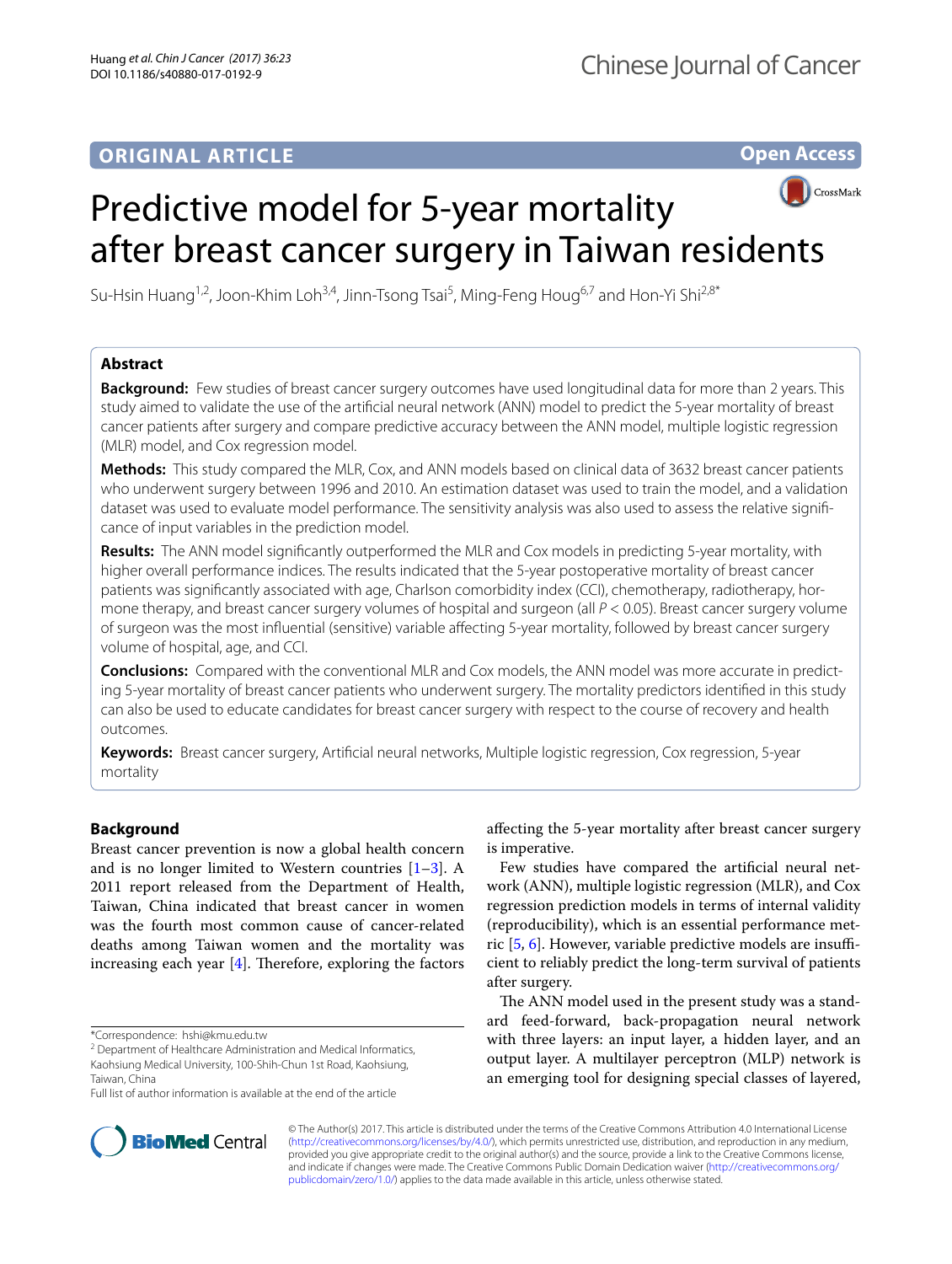feed-forward networks [\[7](#page-7-5)]. The input layer comprises source neurons, and the output layer comprises outcome neurons; these two layers connect the network to the outside world. Additionally, an MLP network typically has one or more additional layers of neurons referred to as hidden neurons because they are not directly accessible. The hidden neurons extract important features contained in the input data.

An MLP network is typically trained using a back-propagation algorithm with forward and backward phases [\[7](#page-7-5)]. The back-propagation learning algorithm is easily implemented, and its linear complexity in the synaptic weights of the network makes it computationally efficient. For optimal learning efficiency, the neurons are typically activated with both anti-symmetric functions (e.g., hyperbolic tangent function) and non-symmetric functions (e.g., logistic function). The following cross-validation technique is used to optimize the time when an MLP network training session "stops." An estimation dataset is used for training the model, and a validation dataset is used for evaluating model performance. The neural network is subsequently optimized using the training dataset. Finally, a separate testing dataset is used to determine when training should stop to mitigate over-fitting. The training cycle is repeated until the testing error no longer decreases [[8](#page-7-6), [9\]](#page-7-7).

Although substantially improved outcome prediction models have been developed for many surgical procedures in recent years, studies of breast cancer outcome prediction models have had major shortcomings [[10,](#page-7-8) [11](#page-7-9)]. For example, few studies have used longitudinal data for more than 2 years. Moreover, no breast cancer outcome prediction studies have considered group differences in factors such as age, gender, and non-surgical treatment. The present study used the ANN, MLR, and Cox models to identify the most influential factors for prediction of breast cancer surgery outcomes. The accuracy of various predictive models was also compared and analyzed using a global sensitivity analysis to assess the relative weights of significant predictors. The predictive simulations performed in the present study are expected to improve healthcare policies in Taiwan, China and the development of decision-supporting systems. Therefore, the primary aim of the present study was to validate the use of the ANN model for predicting 5-year mortality of breast cancer patients after surgery. The secondary aim was to compare predictive capability between the ANN, MLR, and Cox models.

#### **Patients and methods**

#### **Study design and study population**

In the present study, we applied a longitudinal research design based on a retrospective cohort study of patients who had undergone breast cancer surgery between January 1, 1996 and December 31, 2010 in Taiwan, China. The inclusion criteria were patients older than 18 years, who had received breast cancer surgery, and who were identified by database searches using ICD-9-CM  $174. \times$  diagnosis codes 174.0–174.9 and procedure codes 85.20–23, 85.33–36, 85.4×, 85.5×, 85.6×, 85.7×, 85.8×, and 85.95.

#### **Data collection**

The present study analyzed data obtained from "the Bureau of National Health Insurance (BNHI)" in Taiwan, China. The BNHI database provided detailed administrative data regarding healthcare services, including outpatient visits, hospitalizations, and prescriptions, and has become extremely comprehensive [[12\]](#page-7-10). The Longitudinal Health Insurance Database for year 2005 was established using a random sample with one million beneficiaries of all residents aged  $\geq$ 18 years enrolled in the "National Health Insurance" program. The data source in this retrospective study was "the National Health Insurance Research Database" in Taiwan, China.

#### **Ethical considerations**

The present study, which solely analyzed aggregate secondary data without identifying specific patients, was exempt from full review by the internal review board of Kaohsiung Medical University Hospital. Nevertheless, the study protocol still conformed to the ethical standards established with the 1964 Declaration of Helsinki, which waived the requirement for written or verbal patient consent in data linkage studies.

#### **Potential confounders**

The research variables were categorized into patient and hospital characteristics based on the research covariates. The patient characteristics comprised age, comorbidity (circulatory system comorbidity and genitourinary system comorbidity), and treatment methods (chemotherapy, radiotherapy, and hormone therapy). Breast cancer surgery type was categorized as breast-conserving surgery, modified radical mastectomy, and mastectomy with reconstruction. Comorbidities identified according to ICD-9-CM codes for primary and secondary diagnoses were used to calculate Charlson comorbidity index (CCI) [\[13\]](#page-7-11). The hospital characteristics were surgery volumes of hospital and surgeon, and hospital level. For each hospital or surgeon, the surgery volume was defined as the number of breast cancer surgeries performed by the respective hospital or surgeon each year. Hospital level was recorded as medical center (>500 beds), regional hospital (301–500 beds), or district hospital (<300 beds) according to accreditation by the Taiwan Joint Commission on Hospital Accreditation.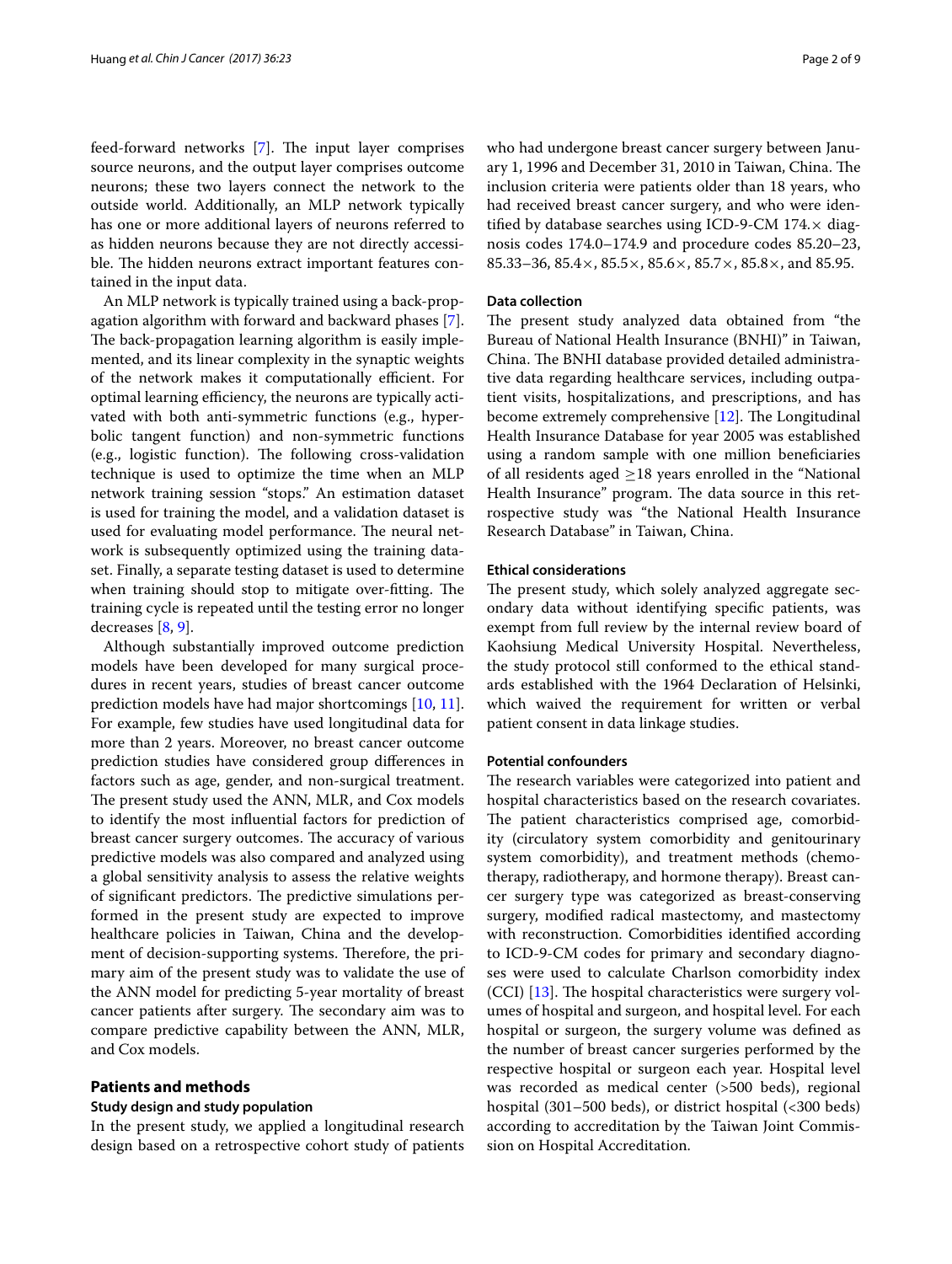The database was randomly separated into three datasets for training, testing, and external validation in a 7:2:1 ratio. In a probabilistic view of neural networks, this randomization can be viewed as a form of statistical sampling, such as Monte Carlo sampling. Once the optimization algorithm reached a certain level of precision, the stability and generalizability of the results obtained with a given ANN should be investigated using a jackknife validation [\[14](#page-7-12)].

#### **Statistical analysis**

The unit of analysis in the present study was the individual patient who underwent breast cancer surgery. The primary analytical methods were descriptive and inferential statistical analyses. The descriptive analyses had two objectives: (1) to describe the distribution of continuous variables using mean  $\pm$  standard deviation (SD) and median in interquartile range (IQR); and (2) to describe the distribution of categorical variables using the number of total samples (N) and percentage (%). The inferential analysis comprised univariate and multivariate analyses using the ANN, MLR, and Cox models. The independent variables were age, CCI, surgery type, circulatory system comorbidity, genitourinary system comorbidity, chemotherapy, radiotherapy, hormone therapy, hospital level, surgery volumes of hospital and surgeon, and the dependent variable was the 5-year mortality of breast cancer patients after surgery. The discriminatory power of the models was also analyzed using the area under the receiver operating characteristic curves (AUC). Here, discriminatory power refers to the ability of a model to distinguish individuals who died from those who survived. A perfectly discriminatory model would assign a higher probability of death to patients who died than to patients who survived. For categorical variables, an overall test was applied to calculate the global *P* value, ensuring that the assumption of proportional hazards was not violated, and to identify any time-varying covariates.

The sensitivity analysis was performed to assess the importance of variables in the prediction models. The training process was simplified by introducing key variables and excluding all unnecessary variables. The sensitivity analysis was also performed to assess the relative significance of input variables in the prediction model and to rank the variables according to the order of importance. The sensitivity of the input variables against the output variables was expressed as the ratio of the network error (sum of squared residuals). A variable sensitivity ratio (VSR) of 1 or lower indicates that the variable diminishes network performance and should be removed.

The SPSS Version 20.0 statistical software (IBM SPSS Inc., Chicago, IL, USA) was used for statistical analyses.

#### **Results**

#### **Patient selection**

In total, 4151 patients underwent surgery for breast cancer during the study period. Among them, 519 patients were excluded, and 3632 were included for subsequent analyses (Fig. [1](#page-3-0)). The overall database was randomly divided into a model training dataset of 2543 cases, a model testing dataset of 726 cases, and a model validation dataset of 363 cases. The jack-knife method confirmed that the correlation between the classification probabilities of the prediction and the jack-knife validation was  $R = 0.93$ , suggesting a good stability of the results.

#### **Study characteristics**

Table [1](#page-4-0) shows the clinical and hospitalization characteristics of the patients analyzed in the present study. The median age of the patients was 52 years (IQR, 24–87 years). The median CCI was  $1$  (IQR, 0–1), and the occurrence rates of circulatory system and genitourinary system comorbidities were 7.8% and 6.5%. The median breast cancer surgery volume was 57 (IQR, 14–68) for hospitals and 14 (IQR, 4–29) for surgeons. Chemotherapy, radiotherapy, and hormone therapy were received by 41.8%, 11.0%, and 71.4% of the patients, respectively.

Table [2](#page-5-0) shows the coefficients for 5-year mortality of the training dataset in the MLR model. The multivariate analysis results indicated that the 5-year mortality of breast cancer patients was significantly associated with age, CCI, chemotherapy, radiotherapy, hormone therapy, and breast cancer surgery volumes of hospital and surgeon (global  $P < 0.05$ ). These significant variables were therefore included into these three prediction models.

#### **Comparisons between these three models**

The difference in the 5-year postoperative mortality of breast cancer patients between the training and testing datasets was not significant (data not shown). Therefore, samples from these two datasets could be compared to enhance the reliability of the validation results. The ANN model was also used to obtain the 3-layer network and the relative weights of neurons for the prediction of the 5-year mortality. The MLP network includes 7 input neurons, 1 bias neuron in the input layer, 4 hidden neurons, 1 bias neuron in the hidden layer, and 2 output neurons (Fig. [2\)](#page-5-1).

Comparisons of samples in the training, testing, and validation datasets showed that the ANN model significantly outperformed the MLR and COX models in terms of sensitivity, specificity, positive predictive value, negative predictive value, accuracy, and AUC (Table [3](#page-7-13)).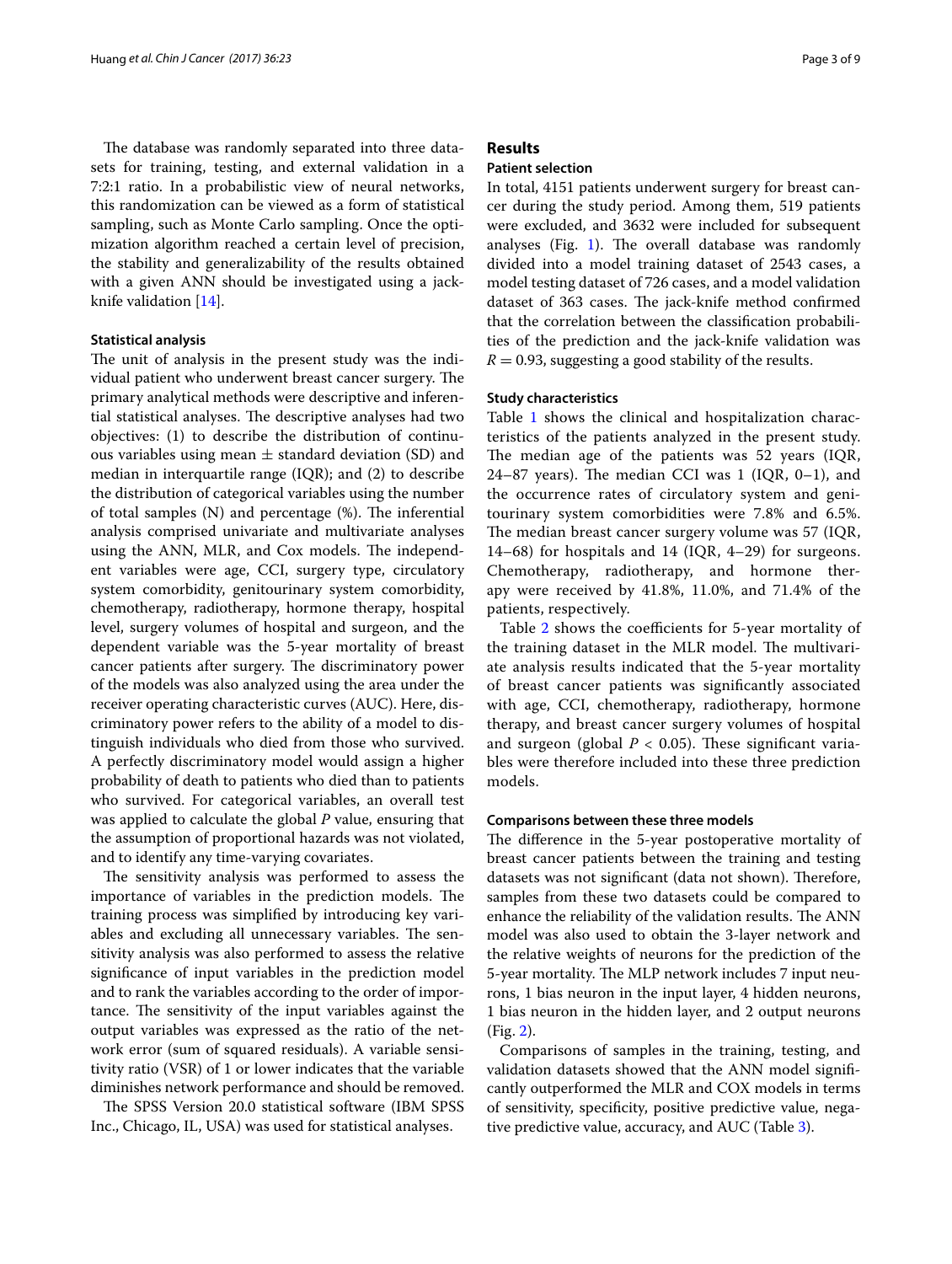

#### <span id="page-3-0"></span>**Significant predictors in the ANN model**

The training dataset was also used to calculate the VSRs for the MLP network. The global sensitivity analysis showed that the most sensitive variable for predicting 5-year mortality was breast cancer surgery volume of surgeon (VSR  $=$  1.16), followed by breast cancer surgery volume of hospital (VSR = 1.14), age (VSR = 1.08), and CCI (VSR  $=$  1.06). All VSR values exceeded 1, indicating that the network performed better when all variables were considered.

### **Discussion**

Performance indices were used to compare the three models in terms of accuracy in predicting breast cancer patient mortality. Overall, the mortality predicted using the ANN model was considerably more accurate than those predicted using the MLR and Cox models. When using actual outcome data for a performance comparison based on a simple outcome measure such as mortality, the ANN model clearly outperformed the MLR and Cox models constructed using the same limited number of clinical inputs.

Compared with reports that used data from a single medical center, the present registry study based on the data from BNHI, Taiwan, China provides a better overview of the current practice of breast cancer surgery. Unlike other single-center serial studies, the data from the present study and previous registry studies  $[15-17]$  $[15-17]$  $[15-17]$ provide an overview of the practices in large populations, avoiding referral bias or bias reflecting the practices of individual surgeons or institutions.

In recent years, studies have consistently shown that the ANN prediction model was superior to the MLR and Cox models [[18](#page-8-2)[–20](#page-8-3)]. Statistical analyses have also confirmed the advantages and preferred characteristics of the ANN model. The high fault tolerance of the ANN model also facilitates the appropriate and accurate processing of incomplete or noise-added inputs [\[13](#page-7-11)]. Moreover, highly correlated and non-normally distributed data can be used to construct linear and non-linear ANN models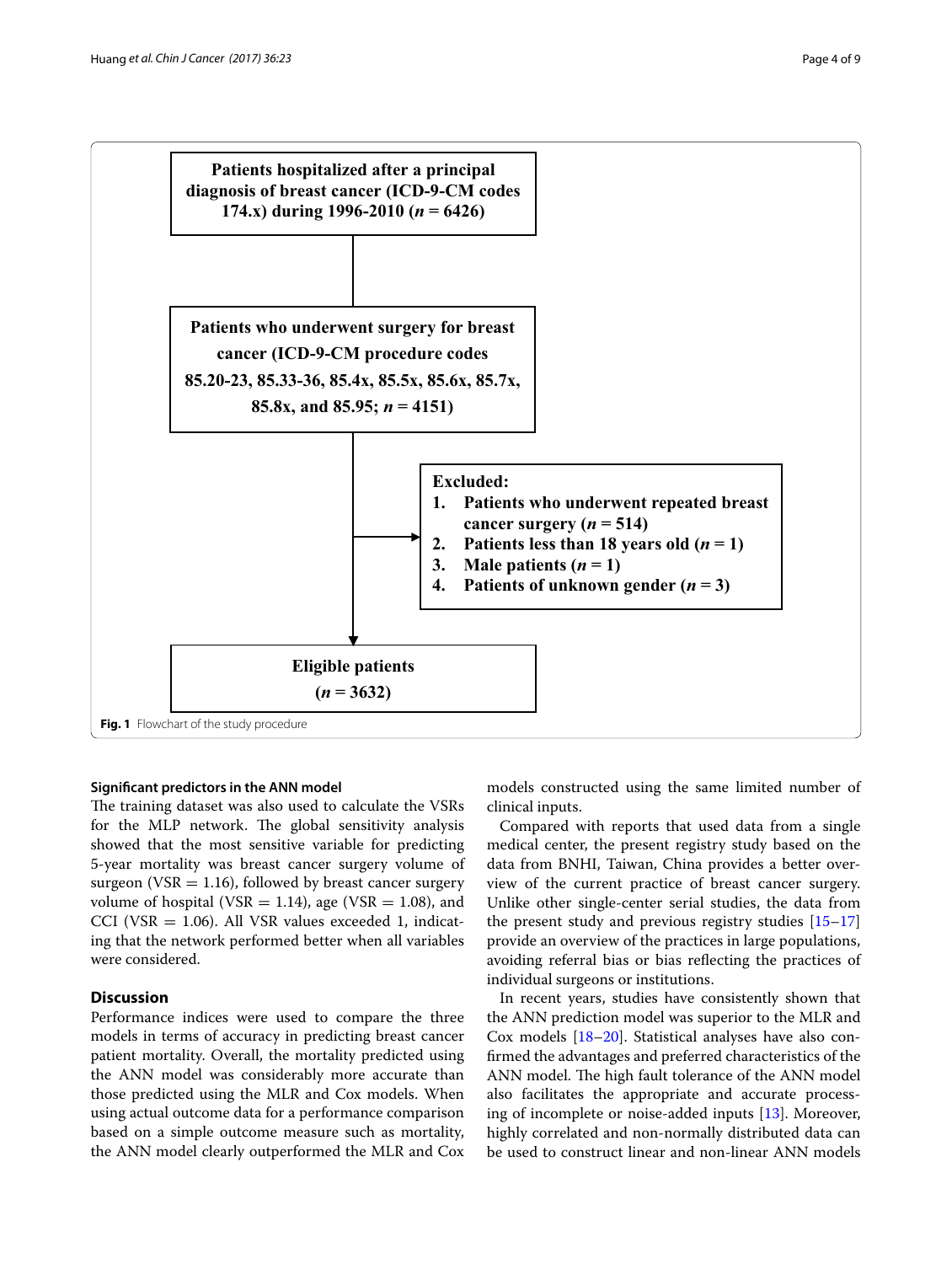<span id="page-4-0"></span>**Table 1 Clinical and hospitalization characteristics of the 3632 selected patients who underwent surgery for breast cancer**

| Variable                         | Number of patients (%) |  |  |
|----------------------------------|------------------------|--|--|
| Breast cancer surgery type       |                        |  |  |
| Breast-conserving surgery        | 1110 (30.6)            |  |  |
| Modified radical mastectomy      | 2248 (61.9)            |  |  |
| Mastectomy with reconstruction   | 274(7.5)               |  |  |
| Circulatory system comorbidity   |                        |  |  |
| No                               | 3347 (92.2)            |  |  |
| Yes                              | 285 (7.8)              |  |  |
| Genitourinary system comorbidity |                        |  |  |
| <b>No</b>                        | 3396 (93.5)            |  |  |
| Yes                              | 236 (6.5)              |  |  |
| Chemotherapy                     |                        |  |  |
| No                               | 2114 (58.2)            |  |  |
| Yes                              | 1518 (41.8)            |  |  |
| Radiotherapy                     |                        |  |  |
| No                               | 3233 (89.0)            |  |  |
| Yes                              | 399 (11.0)             |  |  |
| Hormone therapy                  |                        |  |  |
| No                               | 1037 (28.6)            |  |  |
| Yes                              | 2595 (71.4)            |  |  |
| Hospital level                   |                        |  |  |
| Medical center                   | 2109 (58.1)            |  |  |
| Regional hospital                | 1341 (36.9)            |  |  |
| District hospital                | 182(5.0)               |  |  |
| 5-year outcome after surgery     |                        |  |  |
| Death                            | 502 (13.8)             |  |  |
| Survival                         | 3130 (86.2)            |  |  |

with broad applications in large-scale medical databases. In the medical field, the ANN model is commonly used for clinical research, especially for prognosis prediction [[18–](#page-8-2)[20](#page-8-3)]. Comparisons of various models in the present study suggested that the ANN predictive model was superior for expanding predictor variables to facilitate the systematic analysis of various diseases, for evaluating the effectiveness of research methods, and for comprehensively predicting mortality. The established predictive model can also be extended to other cancer types.

We conducted a global sensitivity analysis to assess the weights of significant predictors affecting the 5-year postoperative mortality of breast cancer patients. We found that surgery volume of surgeon was the most important predictor of 5-year mortality of breast cancer patients, consistent with the results of other reports [[21,](#page-8-4) [22](#page-8-5)] showing that surgeons with high surgery volumes consistently achieve superior outcomes of breast cancer surgery than surgeons with low surgery volumes. Therefore, the treatment strategies made by these surgeons should be carefully analyzed and emulated. If the 5-year mortality is considered a benchmark, then breast cancer surgery volume of surgeon, a major predictor of postoperative outcomes, is crucial. Clearly, the outcomes of surgical procedures depend not only on clinical management but also on the skill and experience of individual surgeons. Moreover, surgeons with high surgery volumes in hospitals with high surgery volumes are most likely to achieve good patient outcomes because they are well supported by highly skilled interdisciplinary care teams [\[21](#page-8-4)].

Breast cancer surgery volumes of surgeon and hospital are the selection criteria typically considered by individuals seeking healthcare services. Patients also tend to seek treatment at large medical centers and by renowned, authoritative physicians [[21,](#page-8-4) [22](#page-8-5)]. The results of the present study indicated that the surgery volumes of surgeon and hospital were negatively correlated with the 5-year mortality of breast cancer patients. That is, compared with their counterparts with low surgery volumes, hospitals and surgeons with high surgery volumes achieved higher patient survival rates. This finding provides a reference for healthcare institutions when assisting surgeons in cultivating relevant surgical experience.

The positive correlation observed between breast cancer mortality and age at onset requires further study. Strategies for improving screening rates to achieve early detection and treatment should also be investigated and compared. These data would provide a valuable reference for screening and for integrating therapeutic methods in predictive models for medical decision making.

Patients who undergo surgery for breast cancer are often burdened by cancer-related comorbidities that increase the risk of poor surgical outcomes, such as long hospitalization, high mortality, and high treatment costs [[18–](#page-8-2)[22\]](#page-8-5). In the present study, the statistical data for postoperative outcomes also revealed that 5-year mortality increased with CCI.

This long-term follow-up study analyzed patient data obtained from a database in Taiwan, China. In addition to enhancing the variance analysis of the correlation between treatment and survival, predictive models also have many applications in clinical care. The methods developed in the present study can also be used at healthcare institutions to evaluate the effectiveness of screening methods for early detection and treatment. Because of its accuracy in predicting breast cancer mortality, the proposed ANN model can be used to provide further data supporting the consensus view regarding the importance of breast cancer screening and the need for prompt and appropriate action. Beyond breast cancer, broader applications of this method can also facilitate the formulation and promotion of healthcare policies and the development of decision-supporting systems in Taiwan, China,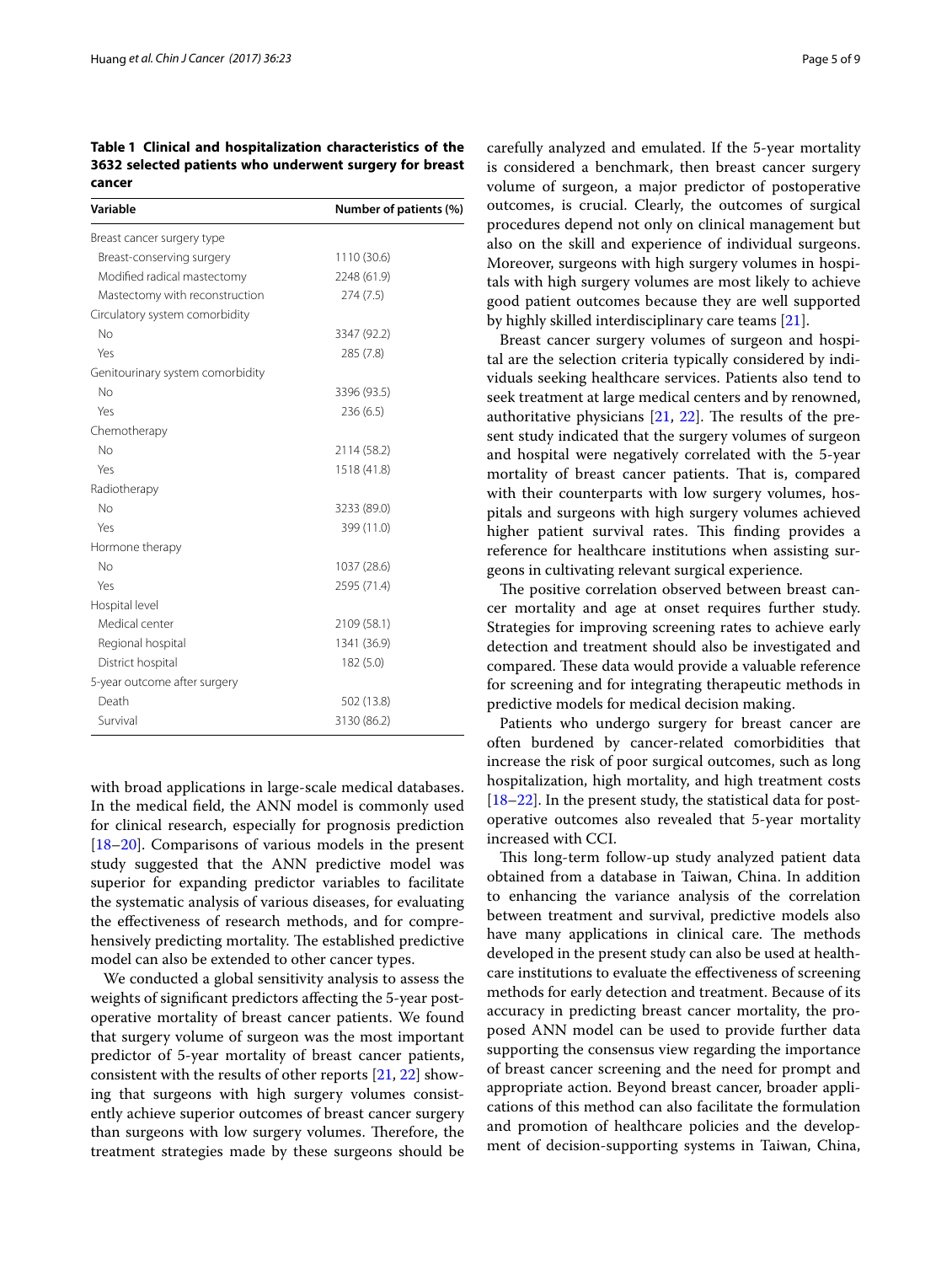| Variable                                | Univariate analysis |         | Multivariate analysis |         |  |
|-----------------------------------------|---------------------|---------|-----------------------|---------|--|
|                                         | OR (95% CI)         | P value | OR (95% CI)           | P value |  |
| Age                                     | $1.02(1.02 - 1.03)$ | 0.001   | $1.03(1.03 - 1.04)$   | 0.001   |  |
| Charlson comorbidity index              | $1.18(1.14 - 1.22)$ | 0.001   | $1.15(1.11 - 1.20)$   | 0.001   |  |
| Circulatory system comorbidity          |                     |         |                       |         |  |
| Yes vs. no                              | $1.08(0.77 - 1.53)$ | 0.641   | $0.89(0.62 - 1.28)$   | 0.543   |  |
| Genitourinary system comorbidity        |                     |         |                       |         |  |
| Yes vs. no                              | $0.76(0.50 - 1.15)$ | 0.198   | $0.84(0.54 - 1.30)$   | 0.441   |  |
| Breast cancer surgery type              |                     |         |                       |         |  |
| MRM vs. BCS                             | $1.04(0.97 - 1.12)$ | 0.247   | $1.03(0.95 - 1.12)$   | 0.448   |  |
| $MRM + TRAM vs. BCS$                    | $1.02(0.98 - 1.06)$ | 0.475   | $1.01(0.98 - 1.04)$   | 0.790   |  |
| Chemotherapy                            |                     |         |                       |         |  |
| Yes vs. no                              | $1.57(1.30 - 1.90)$ | 0.001   | 1.92 (1.55-2.38)      | 0.001   |  |
| Radiotherapy                            |                     |         |                       |         |  |
| Yes vs. no                              | $1.46(1.11 - 1.92)$ | 0.006   | $1.52(1.13 - 2.05)$   | 0.006   |  |
| Hormone therapy                         |                     |         |                       |         |  |
| Yes vs. no                              | $0.74(0.59 - 0.92)$ | 0.006   | $0.79(0.68 - 0.90)$   | 0.006   |  |
| Hospital level                          |                     |         |                       |         |  |
| Medical center vs. district hospital    | $0.98(0.94 - 1.02)$ | 0.276   | $0.98(0.95 - 1.02)$   | 0.161   |  |
| Regional hospital vs. district hospital | $0.94(0.86 - 1.03)$ | 0.149   | $0.95(0.89 - 1.02)$   | 0.092   |  |
| Surgery volume of hospital              | $0.94(0.92 - 0.96)$ | 0.001   | $0.95(0.92 - 0.98)$   | 0.004   |  |
| Surgery volume of surgeon               | $0.93(0.91 - 0.96)$ | < 0.001 | $0.93(0.90 - 0.97)$   | < 0.001 |  |

<span id="page-5-0"></span>**Table 2 The analysis of the relationship between effective predictors and 5-year mortality of the 2543 breast cancer patients using the multiple logistic regression (MLR) model**

*OR* odds ratio, *95*% *CI* 95% confidence interval, *MRM* modified radical mastectomy, *BCS* breast-conserving surgery, *TRAM* transverse rectus abdominis myocutaneous flap reconstruction. Surgery volume of hospital/surgeon was defined as the percentage of breast cancer surgeries among the total surgeries performed by the respective hospital or surgeon during the study period

which would ultimately enhance the health of all citizens. Additional studies are needed to determine the true clinical relevance of the ANN model and to clarify whether clinicians can effectively use the model to predict prognosis and optimize the surgical management for patients.

The present study has several limitations inherent in any large database analysis. First, the clinical picture obtained in the analysis of claims data is not as precise as that obtained in the analysis of a prospective clinical trial data, reflecting potential errors in the coding of primary diagnoses and surgical modalities. Second, complications associated with breast cancer surgical procedures were not assessed, limiting the validity of the comparison. Third, the specific focus on 5-year mortality as the endpoint of this prediction tool may limit the overall clinical

use of the ANN model to a small subset of patients who have a high likelihood of death within 5 years. Fourth, only three models were used to predict 5-year survival after breast cancer surgery. Finally, other outcomes, such as patient-reported quality of life, were not compared because the relevant data were not included in the database. However, considering the robust magnitude and the statistical significance of the effects in the present study, these limitations are unlikely to compromise the validity of the results.

#### **Conclusions**

Compared with the conventional MLR and Cox models, the ANN model in the present study was more accurate in predicting 5-year mortality of patients after breast

<span id="page-5-1"></span>(See figure on next page.)

Fig. 2 Schematic representation of the artificial neural network (ANN) model. This model consists of 7 input neurons [age, Charlson comorbidity index (CCI), chemotherapy, radiotherapy, hormone therapy, surgery volumes of hospital and surgeon], 1 bias neuron in the input layer, 4 neurons in a single hidden layer (H1-4), 1 bias neuron in the hidden layer (HB), and 2 output neurons (death and survival) representing the 5-year outcome of breast cancer patients after surgery. Surgery volume of hospital/surgeon was defined as the percentage of breast cancer surgeries among the total surgeries performed by the respective hospital or surgeon during the study period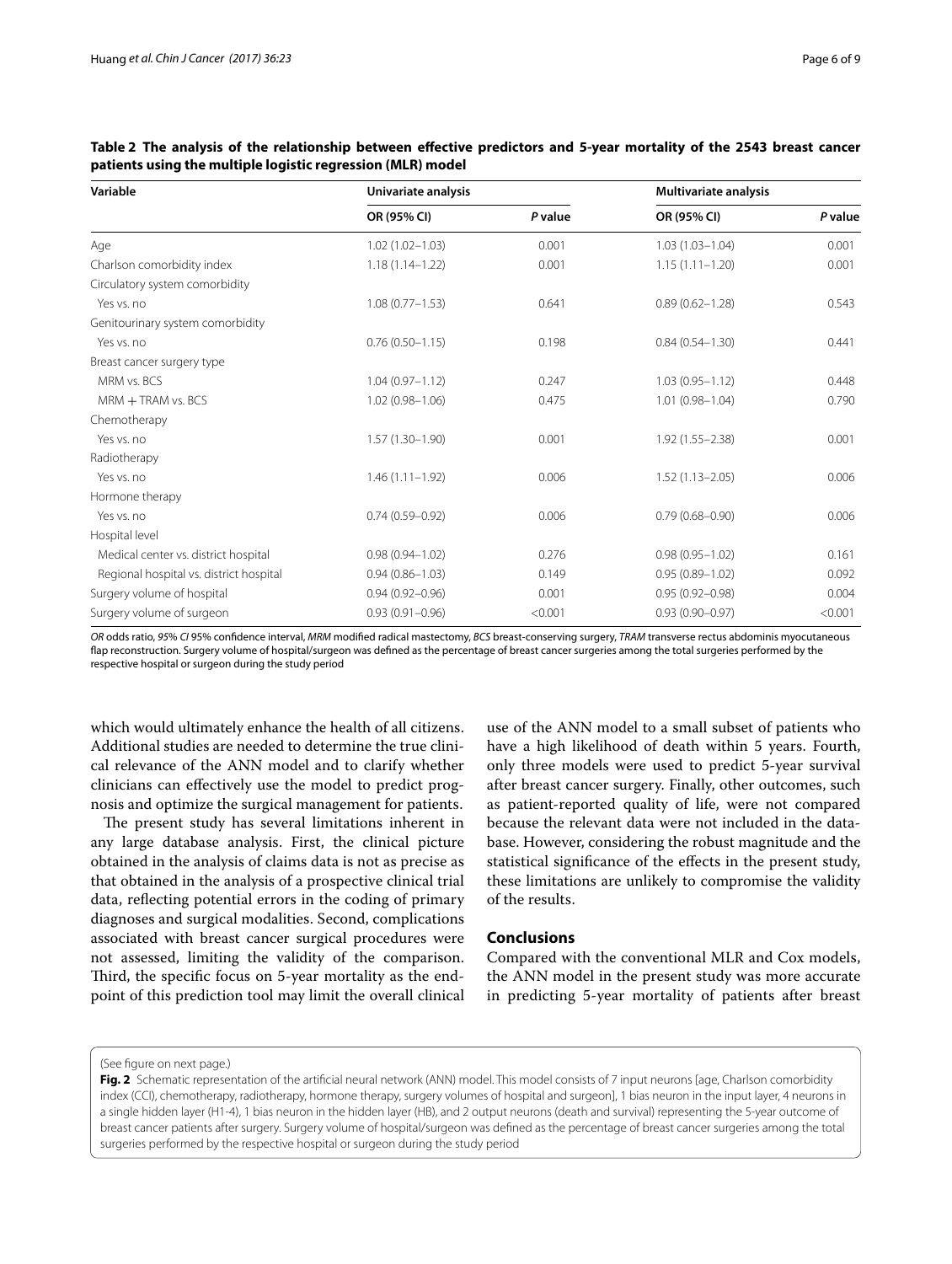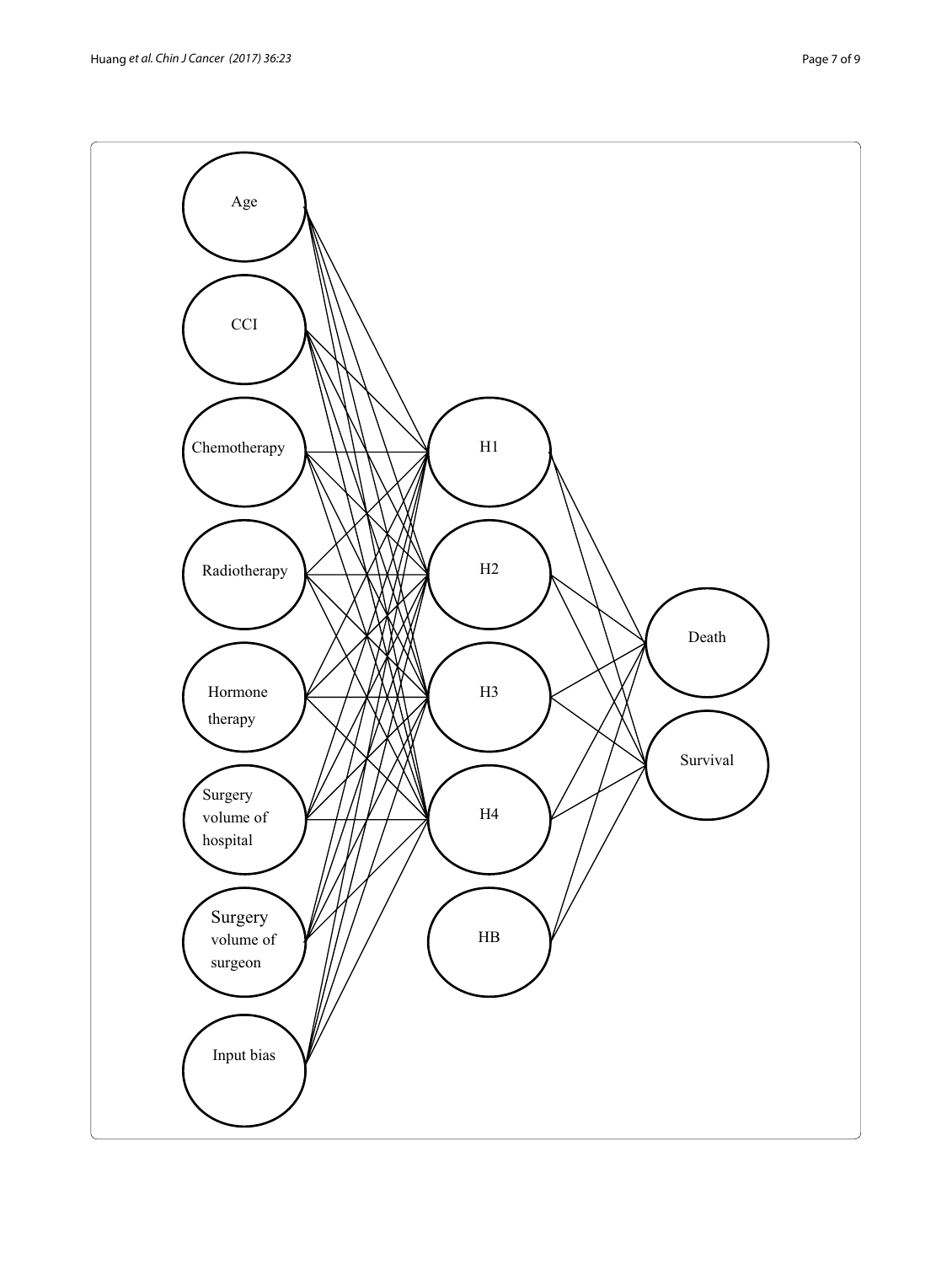| <b>Dataset</b>                   | Sensitivity (%) | Specificity (%) | <b>PPV</b> (%) | <b>NPV (%)</b> | Accuracy (%) | <b>AUC (%)</b> |
|----------------------------------|-----------------|-----------------|----------------|----------------|--------------|----------------|
| Training dataset ( $n = 2543$ )  |                 |                 |                |                |              |                |
| ANN model                        | 86.88           | 89.09           | 65.24          | 87.91          | 87.43        | 72.86          |
| MLR model                        | 83.72           | 87.73           | 64.80          | 83.57          | 86.55        | 52.42          |
| Cox model                        | 86.37           | 88.06           | 60.24          | 85.48          | 84.53        | 65.13          |
| Testing dataset ( $n = 726$ )    |                 |                 |                |                |              |                |
| ANN model                        | 88.00           | 89.04           | 77.52          | 87.64          | 88.50        | 71.67          |
| MLR model                        | 83.00           | 84.36           | 73.35          | 87.02          | 86.09        | 51.93          |
| Cox model                        | 86.43           | 87.57           | 74.99          | 87.10          | 86.45        | 65.87          |
| Validation dataset ( $n = 363$ ) |                 |                 |                |                |              |                |
| ANN model                        | 85.66           | 88.71           | 53.42          | 86.89          | 88.82        | 70.76          |
| MLR model                        | 83.77           | 87.35           | 50.96          | 86.01          | 85.40        | 52.44          |
| Cox model                        | 84.61           | 85.43           | 52.02          | 86.60          | 86.91        | 64.79          |

<span id="page-7-13"></span>**Table 3 Comparison of performance indices of the artificial neural network (ANN), MLR, and Cox regression models for predicting 5-year postoperative mortality of breast cancer patients**

*PPV* positive predictive value, *NPV* negative predictive value, *AUC* area under receiver operating characteristic curve

cancer surgery and showed higher overall performance indices. The predictors analyzed in the present study could be addressed in preoperative and postoperative health care consultations to educate candidates for breast cancer surgery in the expected course of recovery and health outcomes. The international academic community has commended the researchers in Taiwan, China for the novel findings obtained by database studies. However, these studies can be further improved by including additional clinical variables, which could yield additional research findings and increase precision. Such findings can therefore provide a vital and indicative basis for promoting healthcare policies in Taiwan, China.

#### **Authors' contributions**

SHH and HYS conceived of and designed the study and took part in data collection, data analysis, interpretation of the results, and manuscript preparation and review. JKL, JTT, and MFH took part in data collection, data analysis, interpretation of the results, and manuscript review. All authors read and approved the final manuscript.

#### **Author details**

<sup>1</sup> Department of Nursing, Kaohsiung Municipal Hsiao-Kang Hospital, Kaohsiung Medical University, Kaohsiung, Taiwan, China. <sup>2</sup> Department of Healthcare Administration and Medical Informatics, Kaohsiung Medical University, 100-Shih-Chun 1st Road, Kaohsiung, Taiwan, China. <sup>3</sup> Divison of Neurosurgery, Department of Surgery, Kaohsiung Medical University Hospital, Kaohsiung, Taiwan, China. <sup>4</sup> Department of Surgery, Kaohsiung Municipal Ta-Tung Hospital, Kaohsiung, Taiwan, China. 5 Department of Computer Science, National Pingtung University, Pingtung, Taiwan, China. <sup>6</sup> Division of General & Gastroenterological Surgery, Department of Surgery, Kaohsiung Municipal Hsiao-Kang Hospital, Kaohsiung, Taiwan, China. 7 Cancer Center, Kaohsiung Medical University Hospital and Institute of Clinical Medicine, Kaohsiung Medical University, Kaohsiung, Taiwan, China. 8 Department of Business Management, National Sun Yat-sen University, Kaohsiung, Taiwan, China.

#### **Acknowledgements**

This study was supported by funding from "the Ministry of Science and Technology" in Taiwan, China (MOST 102-2314-B-037-043).

#### **Competing interests**

The authors declare that they have no competing interests.

Received: 16 February 2016 Accepted: 7 November 2016 Published online: 27 February 2017

#### **References**

- <span id="page-7-0"></span>1. Chen W, Zheng R, Zeng H, Zhang S. The updated incidences and mortalities of major cancers in China, 2011. Chin J Cancer. 2015;34(3):53.
- 2. Chen WQ, Zheng RS, Zhang SW, Zeng HM, Zou XN. The incidences and mortalities of major cancers in China, 2010. Chin J Cancer. 2014;33(8):402–5.
- <span id="page-7-1"></span>3. Khan SA. ASCO update on breast cancer, 2015. Surg Oncol. 2015;24(4):361–2.
- <span id="page-7-2"></span>4. Chen BK, Yang CY. Temporal trend analysis of avoidable mortality in Taiwan, 1971–2008: overall progress, with areas for further medical or public health investment. BMC Public Health. 2013;13:551.
- <span id="page-7-3"></span>5. Zheng MH, Seto WK, Shi KQ, Wong DK, Fung J, Hung IF, et al. Artificial neural network accurately predicts hepatitis B surface antigen seroclearance. PLoS ONE. 2014;9(6):e99422.
- <span id="page-7-4"></span>6. Çelik G, Baykan ÖK, Kara Y, Tireli H. Predicting 10-day mortality in patients with strokes using neural networks and multivariate statistical methods. J Stroke Cerebrovasc Dis. 2014;23(6):1506–12.
- <span id="page-7-5"></span>Rumelhart DE, Hinton GE, Williams RJ. Learning internal representations by error propagation. In: Rumelhart DE, McCleland JL, editors. Parallel distributed processing: explorations in the microstructure of cognition. Cambridge: MIT Press; 1986. p. 318–62.
- <span id="page-7-6"></span>8. Haykin S. Neural networks: a comprehensive foundation. 2nd ed. Englewood Cliffs: Prentice-Hall; 1999.
- <span id="page-7-7"></span>9. Sandberg IW, Lo JT, Fancourt CL, Principe JC, Katagiri S, Haykin S. Nonlinear dynamical systems: feedforward neural network perspectives. New York: Wiley; 2001.
- <span id="page-7-8"></span>10. Chen C, Huang YB, Liu XO, Gao Y, Dai HJ, Song FJ, et al. Active and passive smoking with breast cancer risk for Chinese females: a systematic review and meta-analysis. Chin J Cancer. 2014;33(6):306–16.
- <span id="page-7-9"></span>11. Tvedskov TF, Meretoja TJ, Jensen MB, Leidenius M, Kroman N. Crossvalidation of three predictive tools for non-sentinel node metastases in breast cancer patients with micrometastases or isolated tumor cells in the sentinel node. Eur J Surg Oncol. 2014;40(4):435–41.
- <span id="page-7-10"></span>12. Chen YC, Wu JC, Haschler I, Majeed A, Chen TJ, Wetter T. Academic impact of a public electronic health database: bibliometric analysis of studies using the general practice research database. PLoS ONE. 2011;6(6):e21404.
- <span id="page-7-11"></span>13. D'Hoore W, Sicotte C, Tilquin C. Risk adjustment in outcome assessment: the Charlson comorbidity index. Methods Inf Med. 1993;32(5):382–7.
- <span id="page-7-12"></span>14. Huang KZ, Xiong XK, Zhang CM, Lai YY, Zou CN, Zhang GY, et al. Enhancement predicting accuracy for elastin-like polypeptides temperature